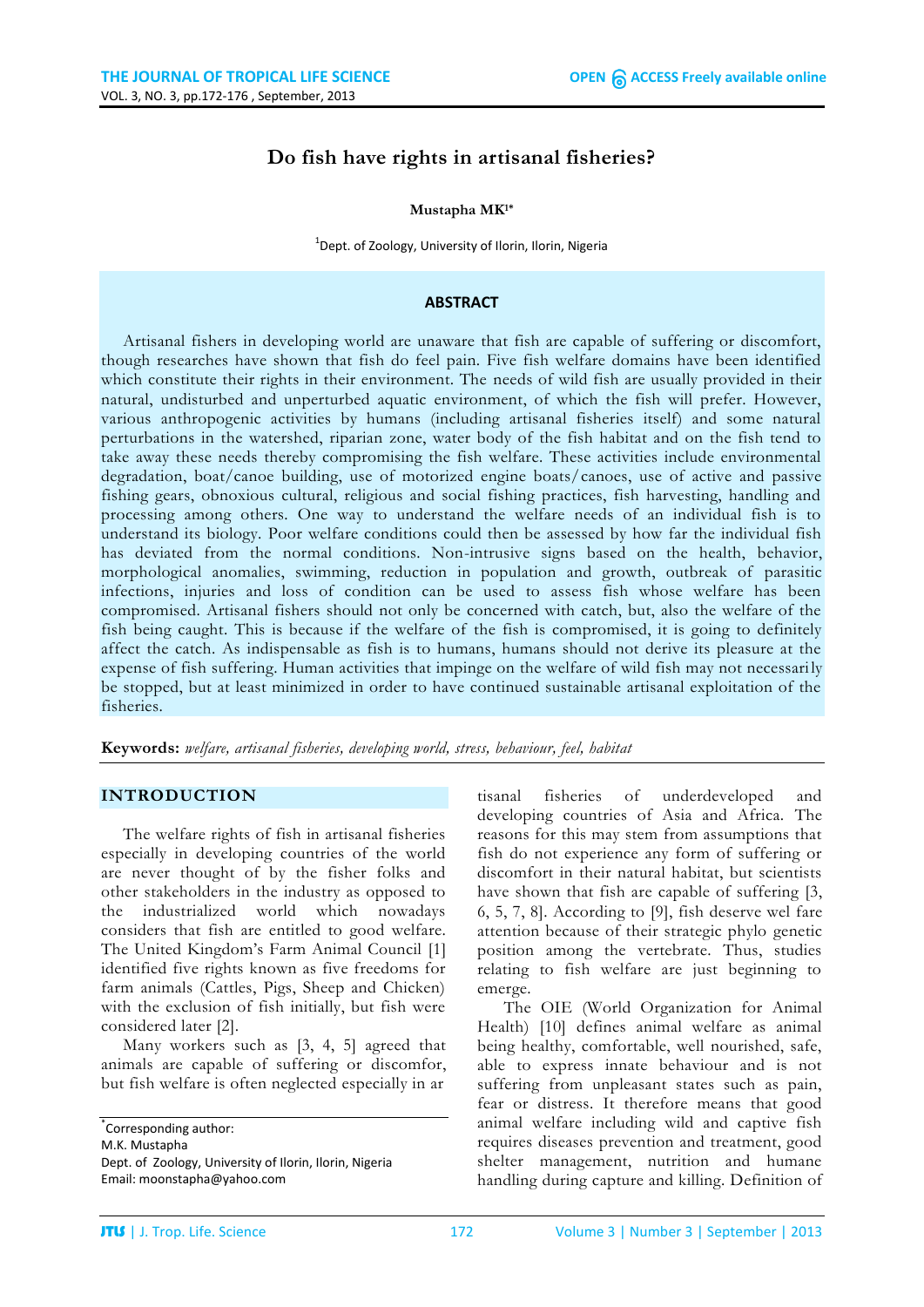welfare in fish is according to the feeling of the fish where the fish should feel well [5], being free from pain, fear or aversive condition, while [7] defined fish welfare as the internal state of the fish when it remains under conditions that were freely chosen. Other workers definition of fish welfare relates to function, where the fish should be in good health with its biological system and natural where the fish should be able to lead a natural life and express its natural behaviour.

This review is about the neglect of fish rights by people involved in artisanal fisheries espe cially in developing countries of Africa and Asia. It is also aimed at highlighting those human activities related to artisanal fisheries in the developing world that compromise fish welfare in the natural habitats, as well as bring out the im portance of maintaining good fish welfare for continued sustainable artisanal exploitation of the resources in developing countries of the world.

### **The issues of fish welfare in artisanal fisheries of developing world**

Artisanal fisheries involves capture of fish from the wild (natural aquatic ecosystem) using traditional or small scale fishing gears (nets, traps etc) and motorized or unmotorized vessels (dugout boats and canoes). It accounts for about 30% of GDP of developing countries, while 5% of the population about 35 million people depends wholly or partly on artisanal fisheries sector for their livelihood [11]. Artisanal fisheries dominate fish production in many of the develo ping countries of Africa and Asia contributing about 80% of fish production, since aquaculture that could compliment the fisheries is not well developed especially in the continent of Africa.

Fish welfare could be compromised by anthropogenic or sometimes autogenic (natural) perturbations in the aquatic ecosystem and its processes, and if the fish welfare is thus compro mised by these activities, the fish health, sustain able livelihood and socio-economic characteris tics of the fisher folks could become seriously undermined.

A good fish population is the one in where the welfare needs of all the individuals in the population are met in their natural environment. Morphological, physiological, behavioural and environmental states of individual fish constitute its welfare. Welfare is a characteristic of an indi vidual animal and is concerned with the effects of all aspects of its genotype and environment on the individual [12]. The welfare of a fish in arti sanal fisheries will largely depend on its habitat and the ability to cope with ever changing habitat caused by several human activities, autogenic bottom-up and top-down processes in the aqua tic ecosystem and the new challenge of climate change. A way of understanding the welfare needs of a fish species is to know the biology of the species. The biology of many aquacultural species are known due to their importance, but that of a large number of wild species many of them captured in artisanal fisheries remains unknown. The welfare needs of such unknown species could only be viewed in relation to the known biology of related species which could only be useful as index but might not give a satisfactory assessment of the welfare. [13] observed that poor welfare conditions can be assessed by how far an individual animal has deviated from what is normal for animals in that environment and comparing it with other kinds of animals found in the same or similar environment. The welfare of fish in artisfanal fisheries in developing world is critical and not usually considered to be of any importance once the fish are captured. It is of concern only if the species being captured are caught dead, uneatable, unmarketable or are of lower market value.

The needs of wild fish are usually provided in their natural, undisturbed and unperturbed aquatic environment, of which the fish will prefer. However, various human activities (includ ing artisanal fisheries itself) in the fish aquatic habitat such as the watershed, riparian zone, water body and on the fish tend to take away these needs and put the welfare of the fish in serious jeopardy. Many at times the response of fish to lack or denial of these needs are slow, unseen and unheard. Also, different fish species show different behavioural responses to nociceptive events [14]. It is however clear that wild fish could become stressed, feel pain and discomfort, fear stricken, display abnormal beha viour, injured, vulnerable to or even diseased if the threshold of their environment is below the optimum for the fish. These signs of 'bad' welfare become more manifested if the coping mechanisms in the fish can no longer cope with the magnitude of the stressors. Fish that lack welfare needs could easily be noticed through deviations from its normal biological state, while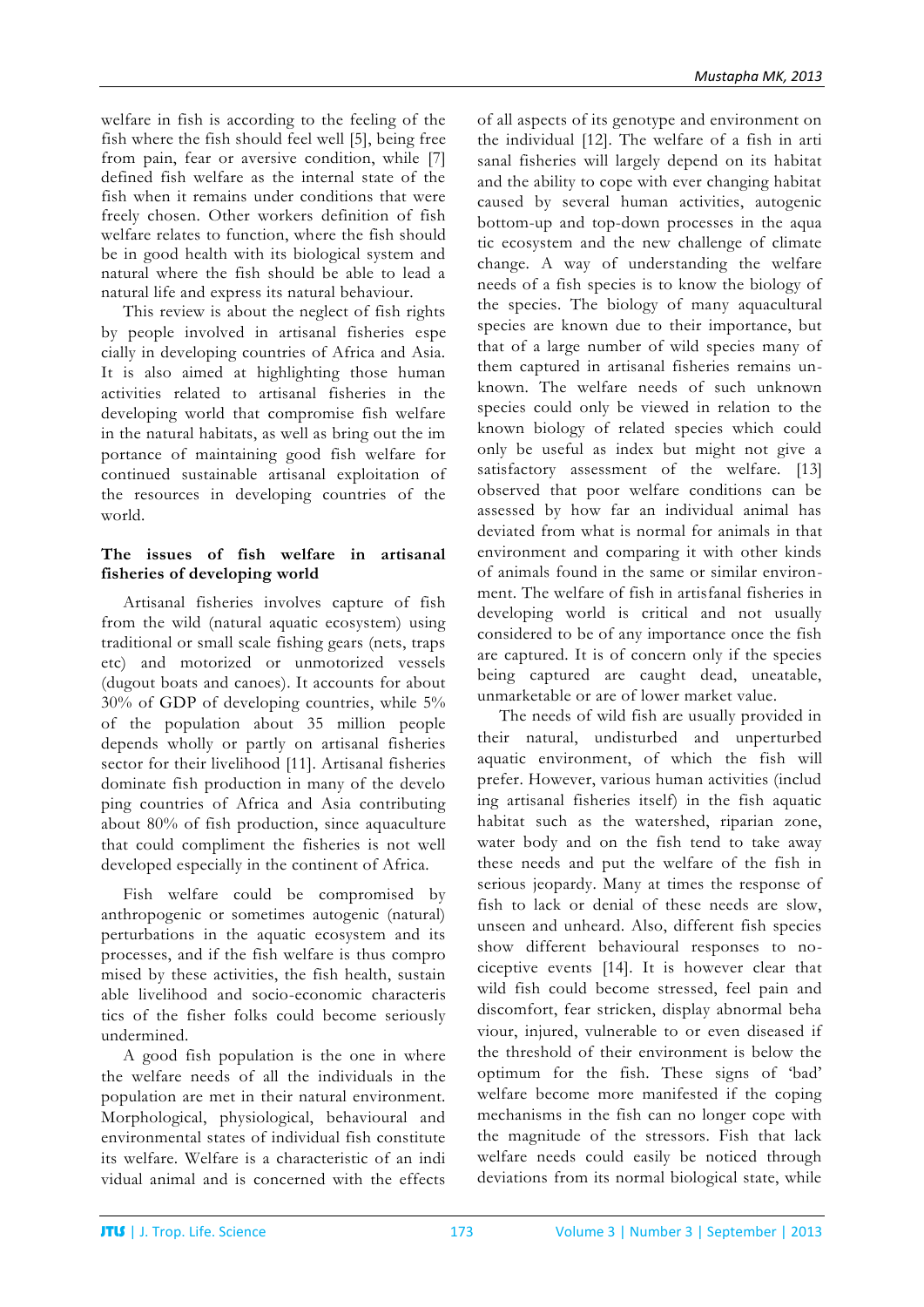the fish that has 'all' the welfare needs could be seen through its pleasurable manner in terms of swimming, behaviour, emotion etc.

#### **Activities compromising fish welfare in artisanal fisheries of developing countries**

A comprehensive review of human activities that could potentially compromise wild fish welfare has been provided by [5] and [15]. Artisanal fisheries take place in and around water bodies with the fish being the sole target of the trade. Various watershed activities related to artisanal fisheries which might compromise fish welfare in their natural habitat has been discussed by [16]. Many other artisanal fisheries activities such boat and canoe building, fish descaling, processing, etc wash the by-products of these activities into the water body thereby affecting the aquatic ecology, water quality, primary and secondary production etc, all these producing a synergistic impact on the fish wel fare. The use of motorized dug out boat/ canoes with outboard engines in artisanal fisheries could compromise the welfare of fish through the pollution of the water body with gas oil and other lubricants used in the engine. Also emissions and effluents from the engine will impair the fish welfare, while noise generated from the engine could cause fear to the fish and the outboard engine propeller may cause injury to the fish. As stressed by [17] environmental degra dation is clearly a cause of poor welfare in very large numbers of fish

The capture of fish in itself causes harm to fish. For instance the cortisol levels increase during capture [18], this impaired disease resistance and poor growth [15], while the slaughter methods are also highly stressful [19] especially the ones used in artisanal fisheries of the developing world which involves asphyxia- tion. The use of different types of active and passive gears like spears, harpoons, gaffs, clubs, arrows, traps, pots, dredges, hook and lines, cast nets, gill nets, long lines, seines and other traditional fishing gears used in artisanal fisheries in Africa and Asia and the methods of use cause serious injury and mortality to the fish to the extent that some of the fish caught by these gears become 'useless'. In order to maximize catch, artisanal fishers use different obnoxious fishing practices to catch fish, all of which impair on the welfare of the fish. Some of these practices include the use of chemicals, explosives, poisonous baits and

attracting light.

Many artisanal captures of fish are often used for religious, cultural and social practices in developing countries. The capture of fish for these practices is usually detrimental to the wel fare of individual fish species targeted and the population of the fish in the habitat generally. [20] suggested that fish harvesting should be done in a sustainable way that will not impose an excess-ive cost to nature and also maximize fish welfare.

## **How do artisanal fishers know when fish welfare is compromised?**

Artisanal fishers could assess the welfare of the fish to be captured through the use of nonintrusive signs or danger signals that can be used easily without the involvement of complicated laboratory analysis. Most assessment could be based on the health, behaviour, morphological anomalies, swimming, reduction in population and growth, outbreak of parasitic infections, injuries and loss of condition which are seen in the individual fish and the population and which appears deviated from the other fish in the same or similar environment.

Fish are very sensitive to a wide range of stimuli which could inflict pain, suffering and injury. Many signs and symptoms of fish to adverse conditions are seen in their behavioural, morphological and physiological states. A deviation from the normal behavioural, morpho logical and physiological states is an indication of stress response in the fish. Though fish posses a suite of adaptive behavioural and physiological strategies that have evolved to cope with destabilizing challenges and stressors [5], it is when the "coping strategies" are stretched above the limit that the stressors take over and manifest in the abnormal behaviour, physiology or morphology seen in the fish. The "coping strategies" in fish should therefore not be seen as endurance to pain and that fish do not suffer from welfare impairment. Artisanal fishers should use a range of measures in the fish which will provide a more accurate assessment of welfare rather than a single measure such as body colour or swimming behaviour. This is because of the variety of coping mechanisms used by the fish [21, 22] and the various effects of the environment on individual species of fish.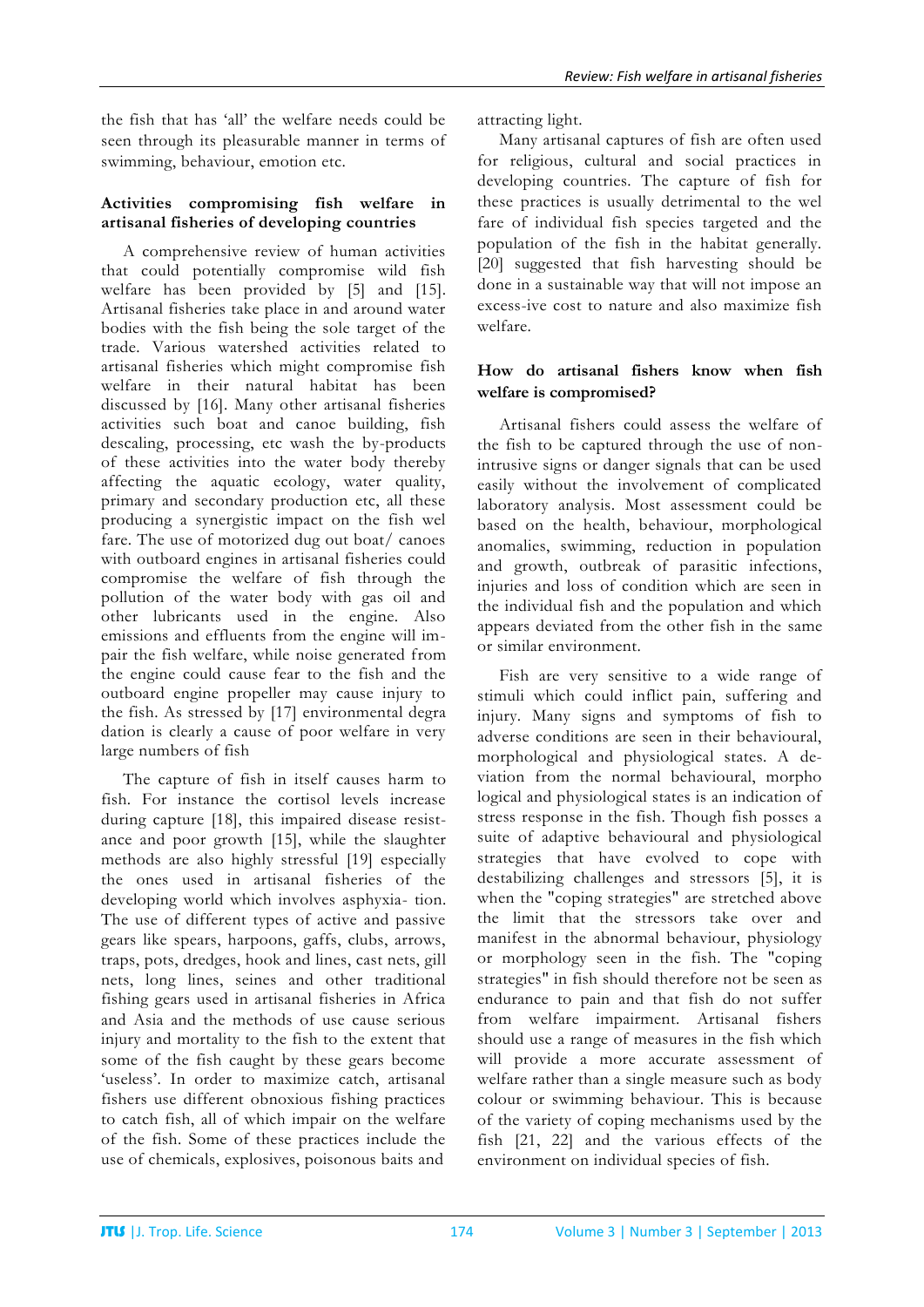#### **The rights of fish in their natural habitats which constitutes their welfare**

From moral, cultural, ethical and practical perspectives, it could be seen that fish have rights in their own world. These rights which are linked to their welfare are often ignored in artisanal fisheries, but are usually taken into consideration in culture fisheries for successful production. The rights of fish in their natural habitats are simply described as their five welfare domains specified by [23] and which have been highlighted by [15]. They are: 1) Water and food deprivation, malnutrition: Fish should: Have access to an adequate, nutritionally complete diet, taking into account the fact that fish vary greatly in their natural diet, that they do not need to maintain a constant body temperature and that in many cases they show marked differences in requirements with season and life history stage. 2) Environmental challenge: Water quality, flow rates and temperature and other physicochemical and biotic components of the habitats appropriate for the species should be maintained. So also are appropriate seasonal and daily patterns of light intensity. 3) Disease, injury and functional impair ment: diseases, parasitic infections and injury should be prevented or rapidly diagnosed and treated where possible. 4)Behavioural/interactive restriction: Fish should have sufficient space to allow a degree of freedom of movement, but the definition of 'sufficient' will be species-specific. For shoaling species, the company of their own kind is important for welfare, but for territorial species, this may not be the case. A degree of environmental complexity may be important, depending on the species concerned. 5) Mental and physical suffering: Conditions that produce unacceptable levels of anxiety, fear, distress, boredom, sickness, pain, thirst, hunger and so on should be minimized.

### **CONCLUSION**

Artisanal fishers should not only be concerned with catch, but, also the welfare of the fish being caught. This is because if the welfare of the fish is compromised, it is going to definitely affect the catch. Fish have less strong feelings with fisher folks and are thus less protected and not giving adequate rights they deserve in artisanal fisheries of developing world. This in spite of the fact that the concept of welfare is the same for all the animals, i.e. mammals, birds and fish, used for human food

and given protection under the Treaty of Amsterdam.

As indispensable as fish is to humans, humans should not derive its pleasure at the expense of fish suffering. Many more pressing motives for minimising human impact on the environment are seen than concern for fish welfare in the same environment. Artisanal fisheries should always consider fish requirements and welfare and should impose the least discomfort possible throughout the fisheries process. Also if fish discomfort or any other sign of fish suffering is noticed, remedies should quickly be put in place to lessen the pain. Human activities that impinge on the welfare of wild fish may not necessarily be stopped, but at least minimized. Fish hand ling, transportation, slaughter and exposure to air after catch should be minimized, while fishing in extreme water temperatures and the use of cer tain types of traditional fishing gears should be eliminated to reduce injury, stress and mortality.

Developing countries need to adopt fish welfare protocols and legislation should back it up. Ignorance of fish rights should not be an excuse to infringe on these rights. In this manner, fish advocacy and conservation groups could help through education, enlightment and awareness campaigns promote welfare issues in fish to artisanal fishermen.

Since the science of fish welfare is just beginning to emerge, researches on behavioural responses of different species of fish to different artisanal fisheries activities in the watershed, riparian zone and water body need to be conducted to evaluate the how these activities compromise fish welfare and infringe on their rights.

### **REFERENCES**

- 1. FAWC (Farm Animal Welfare Council) (1979) Press statement <http://www.fawc.org.uk/pdf/> fivefreedoms1979.pdf.
- 2. FAWC (Farmed Animal Welfare Council) (1996) Report on the Welfare of Farmed Fish. Surbiton, Surrey.
- 3. Dawkins MS (2006) Through animal eyes: What behaviour tells us. Applied Animal Behavavioural Science. 100: 4-10.
- 4. Duncan IJH (2006) The changing concept of animal sentience. Applied Animal Behavavioural Science. 100: 11-19.
- 5. Huntingford F, Adams C, Braithwaite V, Kadri S, Pottinger T, Sandoe P, Turnbull J (2006) Current issues in fish welfare. Journal of Fish Biology. 68 (2): 332-372.